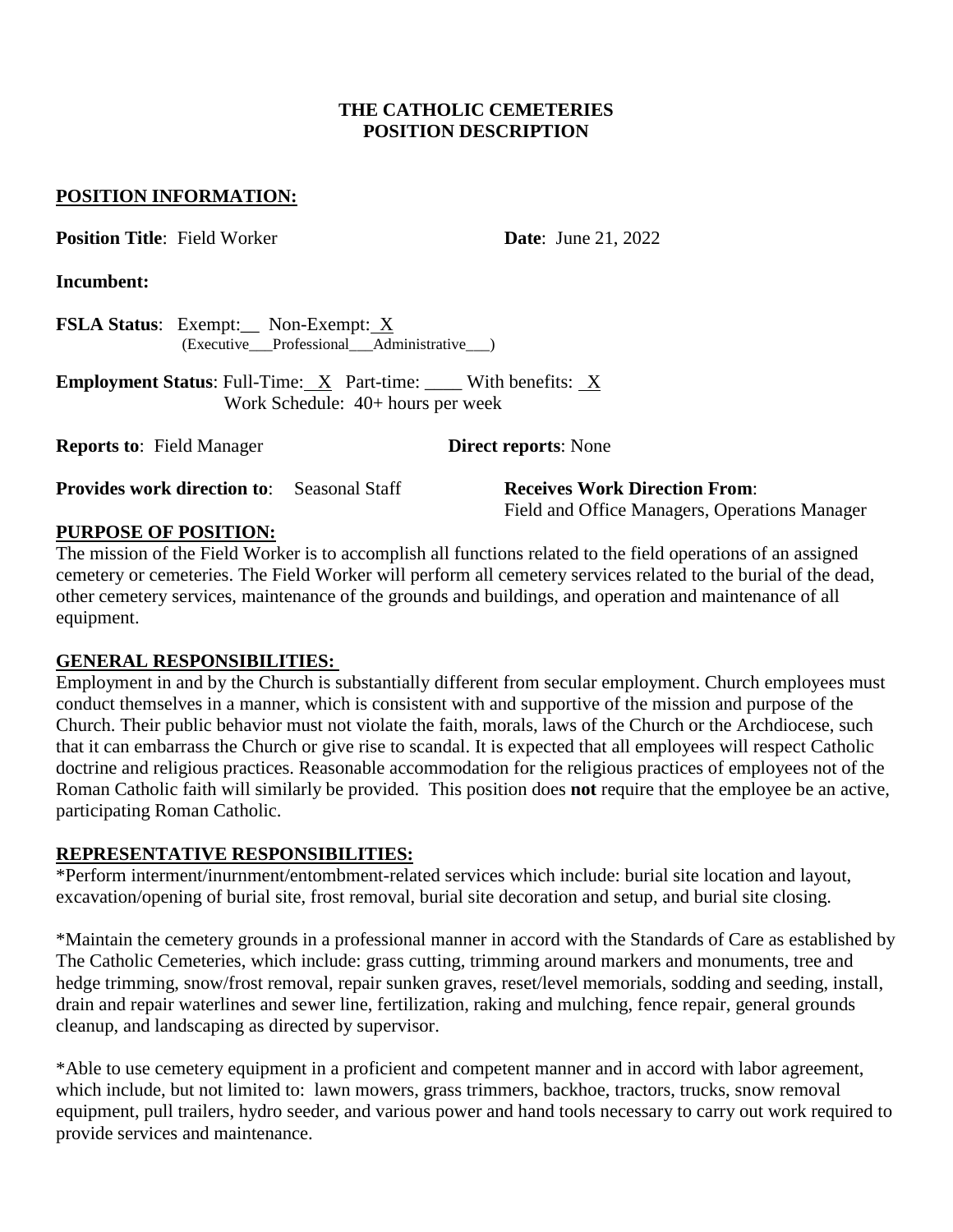\*Perform routine maintenance service for all equipment, which include: inspecting and recording in log, checking/changing fluids, mower blades, and cleaning vehicles and glass.

\*Able to maintain cemetery buildings and walkways in accord with the Standards of Care as established by The Catholic Cemeteries, which include: inspecting, cleaning, painting and repair

\*Perform the delivery of all other cemetery products and services as directed by supervisor, which include: delivery and installation of markers, setting monument foundations, installing vases, preparing and setting wreaths and flowers, and conducting endowment lot work

\*Contribute to the good public relations of The Catholic Cemeteries, which include: projecting a positive image, attitude and work ethic with all co-workers and visitors, possessing a working knowledge about cemetery grounds and procedures and assisting families in finding grave locations or giving directions within the cemetery.

\*Be present, ready to work, and on time for all scheduled hours of work and to maintain consistent work attendance

Perform other duties, as need is apparent or as assigned

# **OTHER RESPONSIBILITIES:**

The responsibilities listed on this page are representative responsibilities intended to describe the general nature and level of work performed by staff members assigned to this position. It is not intended to be an exhaustive list of responsibilities and qualifications required of the position. Assigned responsibilities may change, as needs of the cemeteries change. More detailed listings of duties and tasks may be outlined in supplemental documents.

## **The responsibilities preceded by an asterisk (\*) are considered essential functions of the position.**

# **For Qualifications, Physical Skills, and Cognitive Skills requirements see the attached schedules.**

EMPLOYEE: I have reviewed this job description and agree it is an accurate representation of the responsibilities of my job. I understand that if an organization's needs change, my job description will change.

Employee's Signature Date

\_\_\_\_\_\_\_\_\_\_\_\_\_\_\_\_\_\_\_\_\_\_\_\_\_\_\_\_\_\_\_\_ \_\_\_\_\_\_\_\_\_\_\_\_\_\_\_\_\_\_\_\_\_\_\_\_\_\_\_\_\_\_\_

SUPERVISOR: I have reviewed this job description and agree that it is an accurate representation of the responsibilities performed in this job.

\_\_\_\_\_\_\_\_\_\_\_\_\_\_\_\_\_\_\_\_\_\_\_\_\_\_\_\_\_\_\_\_ \_\_\_\_\_\_\_\_\_\_\_\_\_\_\_\_\_\_\_\_\_\_\_\_\_\_\_\_\_\_\_

Supervisor's Signature Date